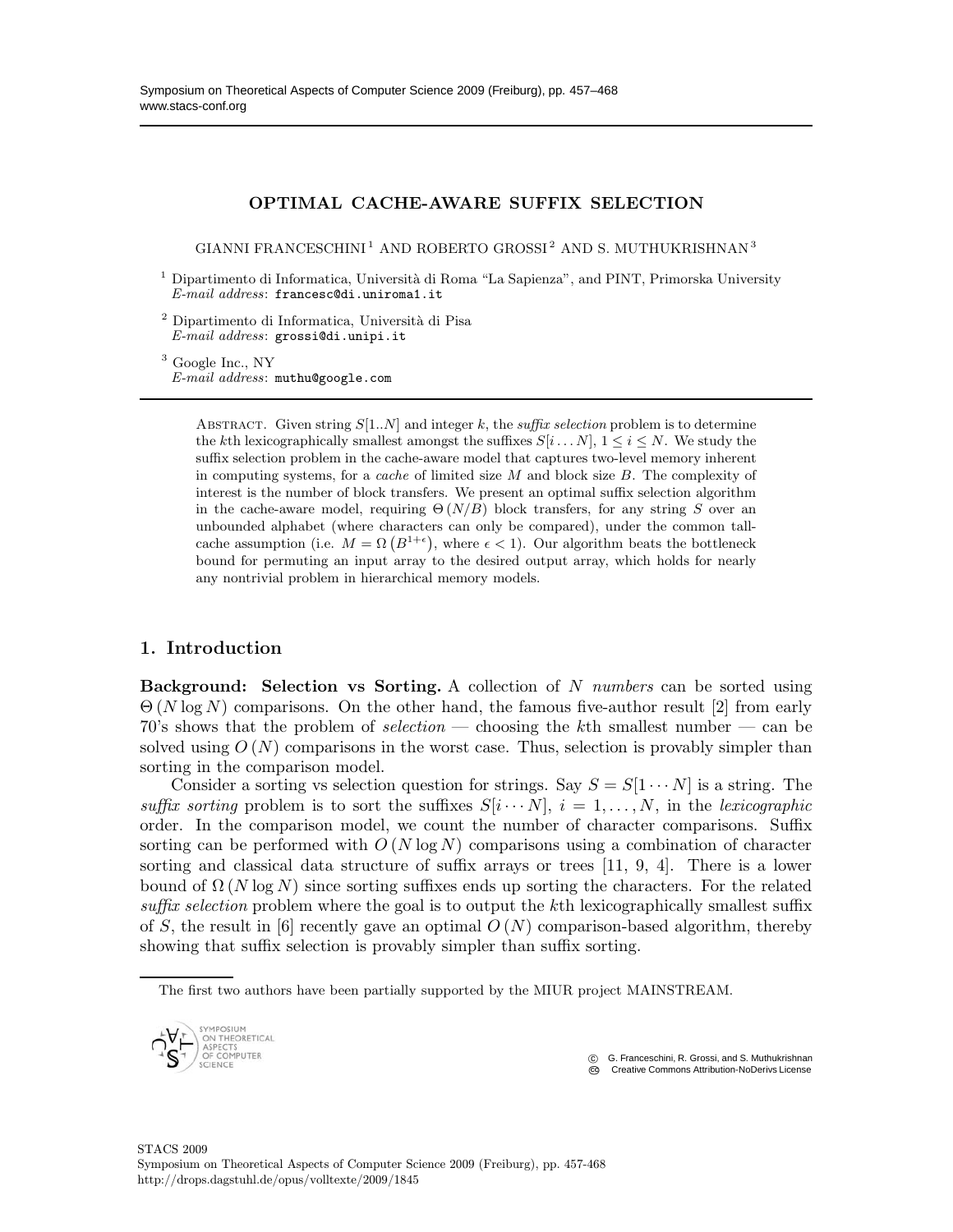The Model. Time-tested architectural approaches to computing systems provide two (or more) levels of memory: the highest one with a limited amount of fast memory; the lowest one with slow but large memory. The CPU can only access input stored on the fastest level. Thus, there is a continuous exchange of data between the levels. For cost and performance reasons, data is exchanged in fixed-size blocks of contiguous locations. These transfers may be triggered automatically like in internal CPU caches, or explicitly, like in the case of disks; in either case, more than the number of computing operations executed, the number of block transfers required is the actual bottleneck.

Formally, we consider the model that has two memory levels. The *cache* level contains  $M$  locations divided into blocks (or cache lines) of  $B$  contiguous locations, and the main memory level can be arbitrarily large and is also divided into blocks. The processing unit can address the locations of the main memory but it can process only the data residing in cache. The algorithms that know and exploit the two parameter  $M$  and  $B$ , and optimize the number of block transfers are *cache-aware*. This model includes the classical External Memory model [1] as well as the well-known *Ideal-Cache model* [7].

Motivation. Suffix selection as a problem is useful in analyzing the order statistics of suffixes in a string such as the extremes, medians and outliers, with potential applications in bioinformatics and information retrieval. A quick method for finding say the suffixes of rank  $i(n/10)$  for each integer i,  $0 \le i \le 10$ , may be used to partition the space of suffixes for understanding the string better, load balancing and parallelization. But in these applications, such as in bioinformatics, the strings are truly massive and unlikely to fit in the fastest levels of memory. Therefore it is natural to analyze them in a hierarchical memory model.

Our primary motivation however is really theoretical. Since the inception of the first block-based hierarchical memory model  $([1],[10])$ , it has been difficult to obtain "golden" standard" algorithms i.e., those using just  $O(N/B)$  block transfers. Even the simplest permutation problem (PERM henceforth) where the output is a specified permutation of the input array, does not have such an algorithm. In the standard RAM model, perm can be solved in  $O(N)$  time. In both the Ideal-Cache and External Memory models, the complexity of this problem is denoted  $\text{PERM}(N) = \Theta\left(\min\left\{N, (N/B \log_{M/B} N/B\right\}\right).$ Nearly any nontrivial problem one can imagine from list ranking to graph problems such as Euler tours, DFS, connected components etc., sorting and geometric problems have the lower bound of  $PERM(N)$ , even if they take  $O(N)$  time in the RAM model, and therefore do not meet the "golden standard". Thus the lower bound for PERM is a terrible bottleneck for block-based hierarchical memory models.

The outstanding question is, much as in the comparison model, is suffix selection provably simpler than suffix sorting in the block-based hierarchical memory models? Suffix sorting takes  $\Theta\left(\left(N/B\right)\log_{M/B}(N/B)\right)$  block transfers [5]. Proving any problem to be simpler than suffix sorting therefore requires one to essentially overcome the perm bottleneck.

Our Contribution. We present a suffix selection algorithm with optimal cache complexity. Our algorithm requires  $\Theta(N/B)$  block transfers, for any string S over an unbounded alphabet (where characters can only be compared) and under the common tall-cache assumption, that is  $M = \Omega(B^{1+\epsilon})$  with  $\epsilon < 1$ . Hence, we meet the "golden standard"; we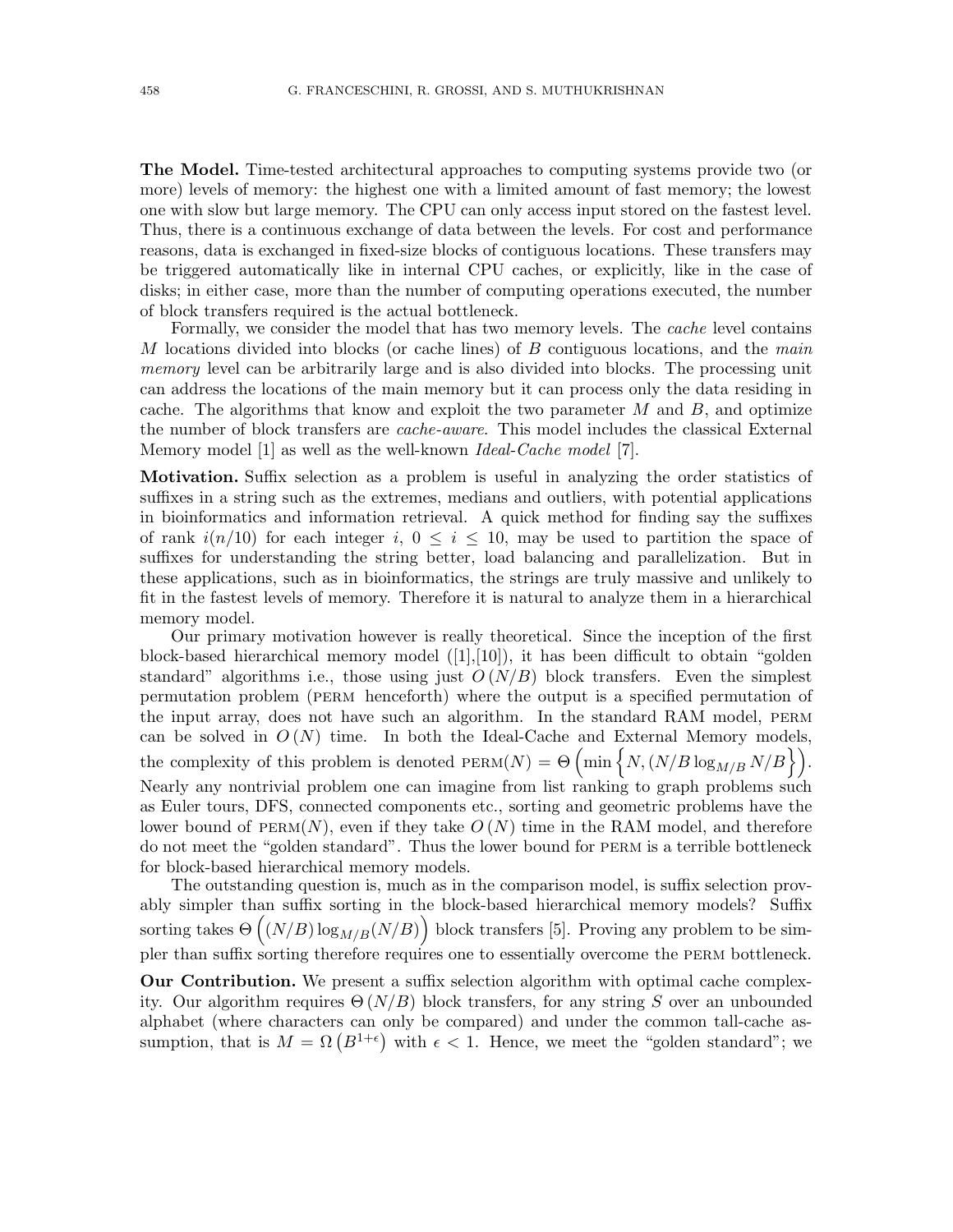beat the perm bottleneck and consequently, prove that suffix selection is easier than suffix sorting in block-based hierarchical memory models.

Overview. Our high level strategy for achieving an optimal cache-aware suffix selection algorithm consists of two main objectives.

In the first objective, we want to efficiently reduce the number of candidate suffixes from N to  $O(N/B)$ , where we maintain the invariant that the wanted kth smallest suffix is surely one of the candidate suffixes.

In the second objective, we want to achieve a cache optimal solution for the *sparse suffix* selection problem, where we are given a subset of  $O(N/B)$  suffixes including also the wanted kth suffix. To achieve this objective we first find a simpler approach to suffix selection for the standard comparison model. (The only known linear time suffix selection algorithm for the comparison model [6] hinges on well-known algorithmic and data structural primitives whose solutions are inherently cache inefficient.) Then, we modify the simpler comparisonbased suffix selection algorithm to exploit, in a cache-efficient way, the hypothesis that  $O(N/B)$  (known) suffixes are the only plausible candidates.

Map of the paper. We will start by describing the new simple comparison-based suffix selection algorithm in Section 2. This section is meant to be intuitive. We will use it to derive a cache-aware algorithm for the sparse suffix selection problem in Section 3. We will present our optimal cache-aware algorithm for the general suffix selection problem in Section 4.

## 2. A Simple(r) Linear-Time Suffix Selection Algorithm

We now describe a simple algorithm for selecting the k<sup>th</sup> lexicographically smallest suffix of S in main memory. We give some intuitions on the central notion of work, and some definitions and notations used in the algorithm. Next, we show how to perform main iteration, called phase transition. Finally, we present the invariants that are maintained in each phase transition, and discuss the correctness and the complexity of our algorithm.

Notation and intuition. Consider the regular linear-time selection algorithm [2], hereafter called BFPRT. Our algorithm for a string  $S = S[1...N]$  uses BFPRT as a black box.<sup>1</sup> Each run of BFPRT permits to discover a longer and longer prefix of the (unknown) kth lexicographically smallest suffix of S. We need to carefully orchestrate the several runs of BFPRT to obtain a total cost of  $O(N)$  time. We use  $S =$  bbbabbbbbaa\$, where  $n = 12$ , as an illustrative example, and show how to find the median suffix (hence,  $k = n/2 = 6$ ).

Phases and phase transitions. We organize our computation so that it goes through phases, numbered  $t = 0, 1, 2, \ldots$  and so on. In phase t, we know that a certain string, denoted  $\sigma_t$ , is a prefix of the (unknown) kth lexicographically smallest suffix of S. Phase  $t = 0$  is the initial one: we just have the input string S and no knowledge, i.e.,  $\sigma_0$  is the empty string. For  $t \geq 1$ , a main iteration of our algorithm goes from phase  $t-1$  to phase t and is termed phase transition  $(t - 1 \rightarrow t)$ : it is built around the tth run of BFPRT on a suitable subset of the suffixes of S. Note that  $t \leq N$ , since we ensure that the condition  $|\sigma_{t-1}| < |\sigma_t|$  holds, namely, each phase transition extends the known prefix by at least one symbol.

<sup>&</sup>lt;sup>1</sup>In the following, we will assume that the last symbol in S is an endmarker  $S[N] =$  \$, smaller than any other symbol in S.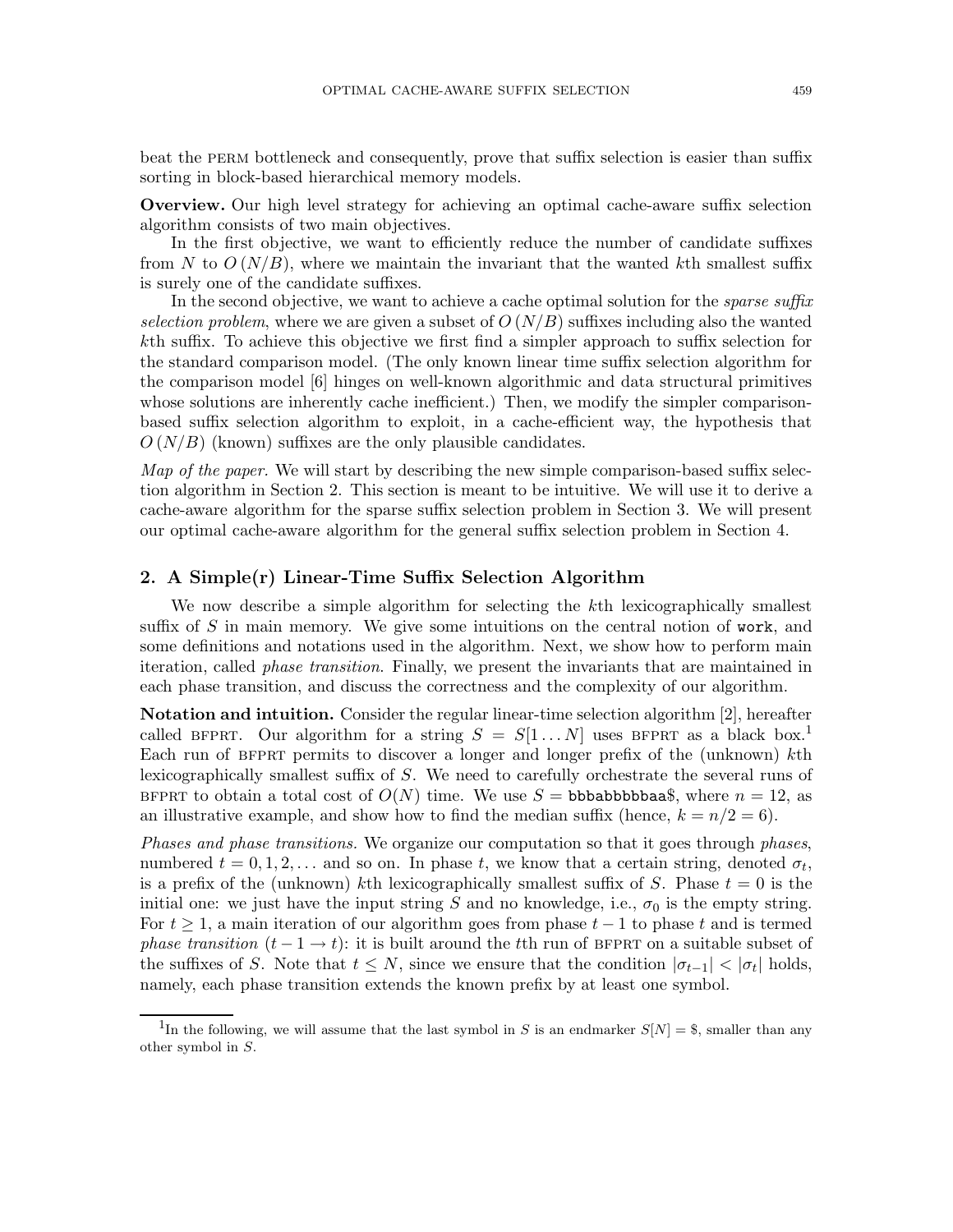*Phase transition*  $(0 \rightarrow 1)$ . We start out with phase 0, where we run BFPRT on the individual symbols of S, and find the symbol  $\alpha$  of rank k in S (seen as a multiset). Hence we know that  $\sigma_1 = \alpha$ , and this fact has some implications on the set of suffixes of S. Let  $s_i$  denote the *i*th suffix  $S[i \dots N]$  of S, for  $1 \le i \le N$ , and  $w_i$  be a special prefix of  $s_i$  called work. We anticipate that the works play a fundamental role in attaining  $O(N)$  time. To complete the phase transition, we set  $w_i = S[i]$  for  $1 \leq i \leq N$ , and we call *degenerate* the works  $w_i$ such that  $w_i \neq \alpha$ . (Note that degenerate works are only created in this phase transition.) We then partition the suffixes of  $S$  into two disjoint sets:

- The set of *active suffixes*, denoted by  $\mathcal{A}_1$ —they are those suffixes  $s_i$  such that  $w_i =$  $\sigma_1 = \alpha$ .
- The set of *inactive suffixes*, denoted by  $\mathcal{I}_1$  and containing the rest of the suffixes none of them is surely the kth lexicographically smallest suffix in S.

In our example  $(k = 6)$ , we have  $\sigma_1 = \alpha = \mathtt{b}$  and, for  $i = 1, 2, 3, 5, 6, 7, 8, 9$ ,  $w_i = \mathtt{b}$  and  $s_i \in A_1$ . Also, we have  $s_j \in \mathcal{I}_1$  for  $j = 4, 10, 11, 12$ , where  $w_4 = w_{10} = w_{11} =$  a and  $w_{12} =$  \$ are degenerate works.

A comment is in order at this point. We can compare any two works in constant time, where the outcome of the comparison is ternary  $\leq, =, >$ . While this observation is straightforward for this phase transition, we will be able to extend it to longer works in the subsequent transitions. Let us discuss the transition from phase 1 to phase 2 to introduce the reader to the main point of the algorithm.

Phase transition  $(1 \rightarrow 2)$ . If  $|\mathcal{A}_1| = 1$ , we are done since there is only one active suffix and this should be the kth smallest suffix in S. Otherwise, we exploit the total order on the current works. Letting  $z_1$  be the number of works smaller than the current prefix  $\sigma_1$ , our goal becomes how to find the  $(k - z_1)$ th smallest suffix in  $A_1$ . In particular, we want a longer prefix  $\sigma_2$  and the new set  $\mathcal{A}_2 \subseteq \mathcal{A}_1$ .

To this end, we need to extend some of the works of the active suffixes in  $A_1$ . Consider a suffix  $s_i \in \mathcal{A}_1$ . In order to extend its work  $w_i$ , we introduce its *prospective* work. Recall that  $w_i = \sigma_1 = \alpha = S[i]$ . If  $w_{i+1} = S[i+1] \neq \alpha$  (hence,  $s_{i+1}$  is inactive in our terminology), the prospective work for  $s_i$  is the concatenation  $w_iw_{i+1}$ , where  $s_{i+1} \in \mathcal{I}_1$ . Otherwise, since  $w_i = w_{i+1}$  (and so  $s_{i+1} \in \mathcal{A}_1$ ), we consider  $i+2, i+3$ , and so on, until we find the first  $i + r$  such that  $w_i \neq w_{i+r}$  (and so  $s_{i+r} \in \mathcal{I}_1$ ). In the latter case, the prospective work for  $s_i$  is the concatenation  $w_i w_{i+1} \cdots w_{i+r}$ , where  $w_i = w_{i+1} = \cdots = w_{i+r-1} = \sigma_1 = \alpha$  and their corresponding suffixes are active, while  $w_{i+r} \neq \sigma_1$  is different and corresponds to an inactive suffix.

In any case, each prospective work is a sequence of works of the form  $\alpha^r \beta = \sigma_1^r \beta$ , where  $r \geq 1$  and  $\beta \neq \alpha$ . The reader should convince herself that any two prospective works can be compared in  $O(1)$  time. We exploit this fact by running BFPRT on the set  $\mathcal{A}_1$  of active suffixes and, whenever BFPRT requires to compare any two  $s_i, s_j \in \mathcal{A}_1$ , we compare their prospective works. Running time is therefore  $O(|\mathcal{A}_1|)$  if we note that prospective works can be easily identified by a scan of  $\mathcal{A}_1$ : if  $w_i w_{i+1} \cdots w_{i+r}$  is the prospective work for  $s_i$ , then  $w_{i+1} \cdots w_{i+r}$  is the prospective work for  $s_{i+1}$ , and so on. In other words, a consecutive run of prospective works forms a collision, which is informally a maximal concatenated sequence of works equal to  $\sigma_1$  terminated by a work different from  $\sigma_1$  (this notion will be described formally in Section 2).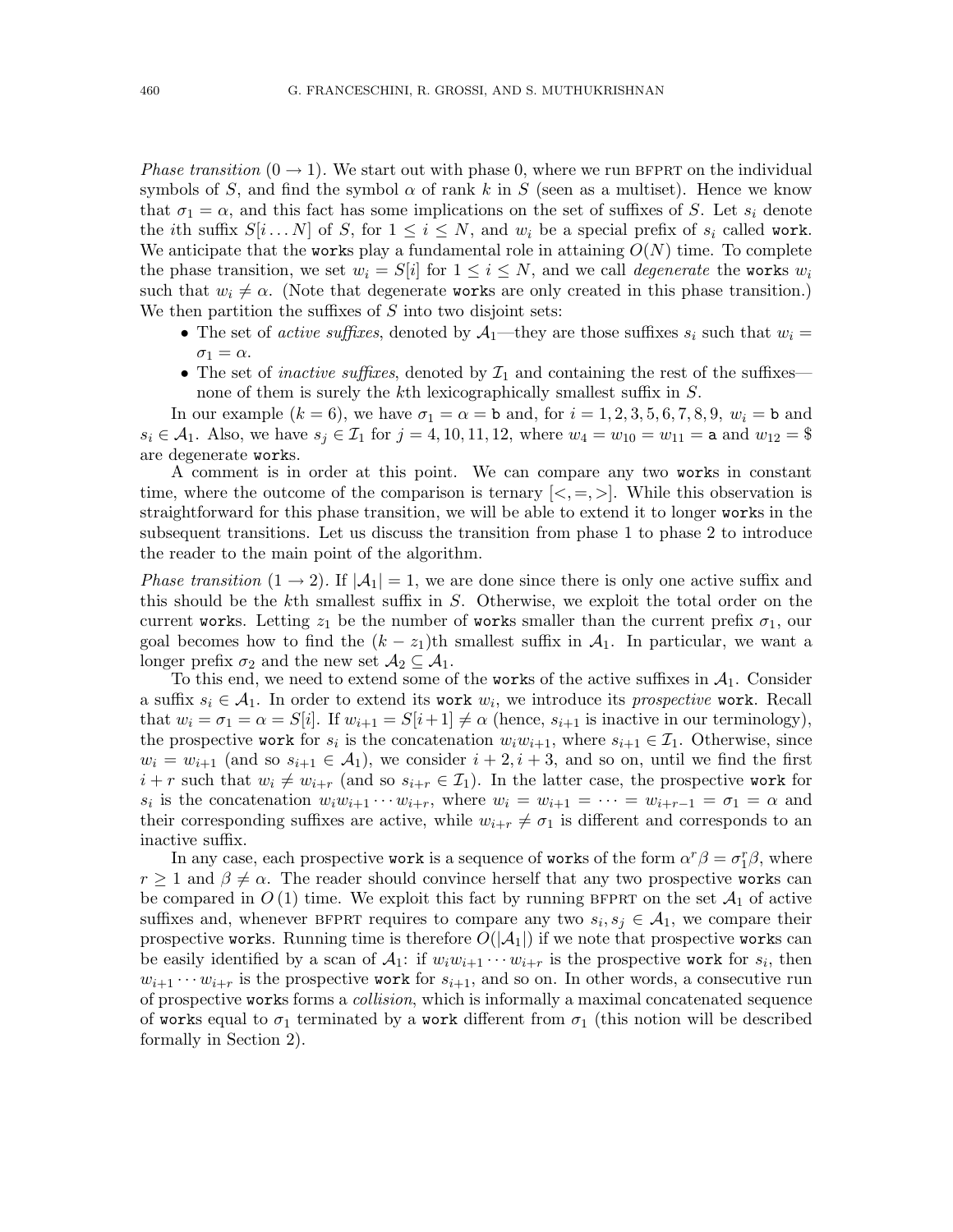After BFPRT completes its execution, we know the prospective work that is a prefix of the (unknown) kth suffix in S. That prospective work becomes  $\sigma_2$  and  $\mathcal{A}_2$  is made up of the the suffixes in  $A_1$  such that their prospective work equals  $\sigma_2$  (and we also set  $z_2$ ).

In our example,  $z_1 = 3$ , and so we look for the third smaller suffix in  $A_1$ . We have the following prospective works: one collision is made up of  $p_1 = b$ bba,  $p_2 = b$ ba, and  $p_3 =$  ba; another collision is made up of  $p_5 =$  bbbbba,  $p_6 =$  bbbba,  $p_7 =$  bbba,  $p_8 =$  bba, and  $p_9 =$  ba. Algorithm BFPRT discovers that bba is the third prospective work among them, and so  $\sigma_2 = \text{bba}$  and  $\mathcal{A}_2 = \{s_2, s_8\}$  (and  $z_2 = 5$ ).

How to maintain the works. Now comes the key point in our algorithm. For each suffix  $s_i \in A_2$ , we update its work to be  $w_i = \sigma_2$  (whereas it was  $w_i = \sigma_1$  in the previous phase transition, so it is now longer). For each suffix  $s_i \in A_1 - A_2$ , instead, we leave its work  $w_i$ unchanged. Note this is the key point: although  $s_i$  can share a longer prefix with  $\sigma_2$ , the algorithm BFPRT has indirectly established that  $s_i$  cannot have  $\sigma_2$  as a prefix, and we just need to record a Boolean value for  $w_i$ , indicating if  $w_i$  is either lexicographically smaller or larger than  $\sigma_2$ . We can stick to  $w_i$  unchanged, and discard its prospective work, since  $s_i$  becomes inactive and is added to  $\mathcal{I}_2$ . In our example,  $w_2 = w_8 = b$ ba, while the other works are unchanged (i.e,  $w_3 = b$  while  $p_3 = ba$ ,  $w_5 = b$  while  $p_5 = bbbbba$ , and so on).

In this way, we can maintain a *total order on the* works. If two works are of equal length, we declare that they are equal according to the symbol comparisons that we have performed so far, unless they are degenerate—in the latter case they can be easily compared as single symbols. If two works are of different length, say  $|w_i| < |w_j|$ , then  $s_i$  has been discarded by BFPRT in favor of  $s_i$  in a certain phase, so we surely know which one is smaller or larger. In other words, when we declare two works to be equal, we have not yet gathered enough symbol comparisons to distinguish among their corresponding suffixes. Otherwise, we have been able to implicitly distinguish among their corresponding suffixes. In our example,  $w_3 < w_2$  because they are of different length and BFPRT has established this disequality, while we declare that  $w_3 = w_5$  since they have the same length. Recall that the total order on the works is needed for comparing any two prospective works in  $O(1)$  time as we proceed in the phase transitions. The works exhibit some other strong properties that we point out in the invariants described in Section 2.

Time complexity. From the above discussion, we spend  $O(|\mathcal{A}_1|)$  time for phase transition  $(1 \rightarrow 2)$ . We present a charging scheme to pay for that. works come again into play for an amortized cost analysis. Suppose that, in phase 0, we initially assign each suffix  $s_i$  two kinds of credits to be charged as follows:  $O(1)$  credits of the first kind when  $s_i$  becomes inactive, and further  $O(1)$  credits of the second kind when  $s_i$  is already inactive but its work  $w_i$  becomes the terminator of the prospective work of an active suffix. Note that  $w_i$ is incapsulated by the prospective work of that suffix (which survives and becomes part of  $\mathcal{A}_2$ ).

Now, when executing BFPRT on  $A_1$  as mentioned above, we have that at most one prospective work survives in each collision and the corresponding suffix becomes part of  $\mathcal{A}_2$ . We therefore charge the cost  $O(|\mathcal{A}_1|)$  as follows. We take  $\Theta(|\mathcal{A}_1| - |\mathcal{A}_2|)$  credits of the first kind from the  $|\mathcal{A}_1| - |\mathcal{A}_2| \geq 0$  active suffixes that become inactive at the end of the phase transition. We also take  $\Theta(|A_2|)$  credits from the  $|A_2|$  inactive suffixes whose work terminates the prospective work of the survivors. In our example, the  $\Theta(|A_1| - |A_2|)$ credits are taken from  $s_1, s_3, s_5, s_6, s_7$ , and  $s_9$ , while  $\Theta(|\mathcal{A}_2|)$  credits are taken from  $s_4$  and  $s_{10}$ .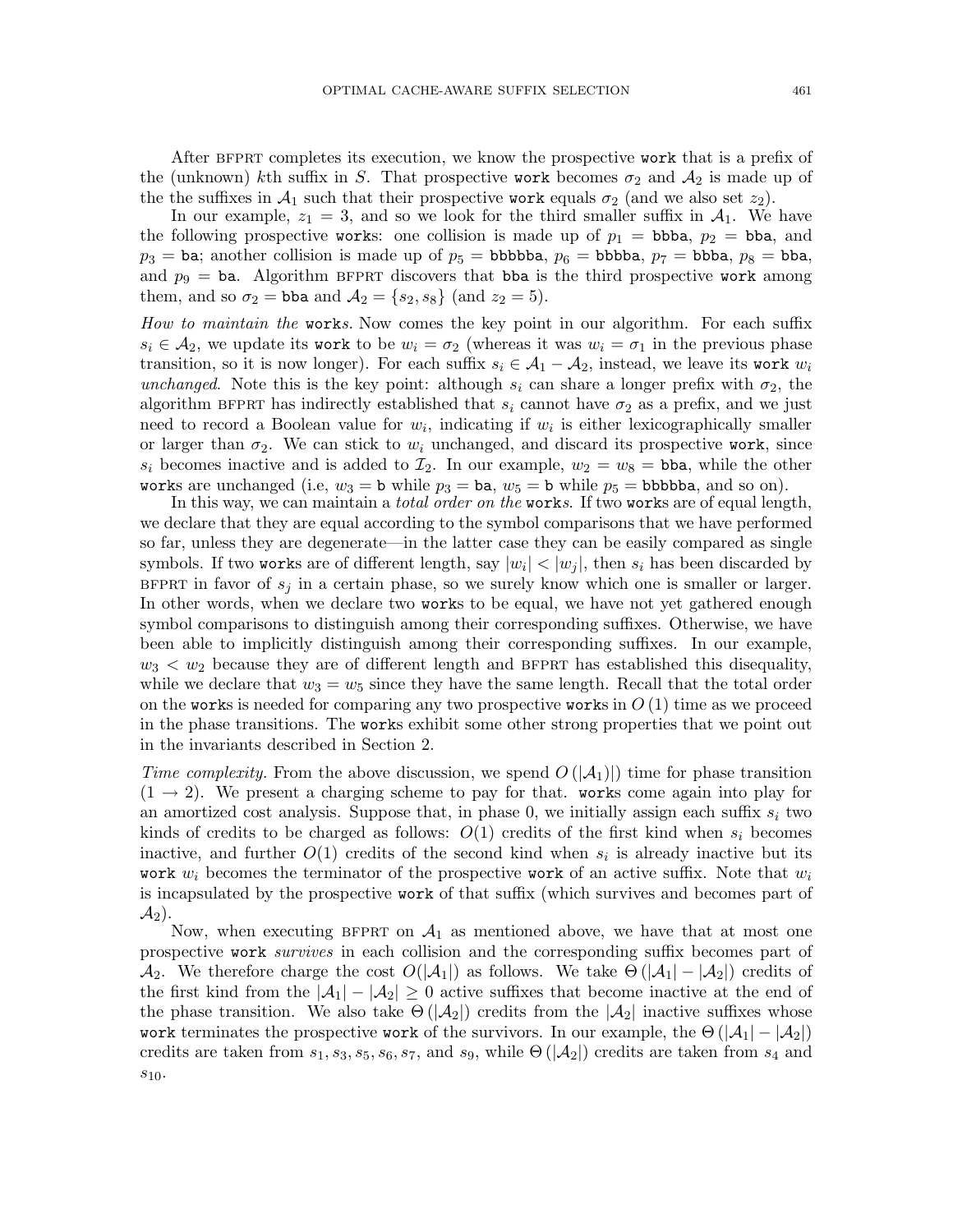At this point, it should be clear that, in our example, the next phase transition  $(2 \rightarrow 3)$ looks for the  $(k - z_2)$ th smaller suffix in  $\mathcal{A}_2$  by executing BFPRT in  $O(|\mathcal{A}_2|)$  time on the prospective works built with the runs of consecutive occurrences of the work  $\sigma_2 =$  bba into S. We thus identify both  $\sigma_3$  = both  $\sigma_3$  as the median suffix in S.

**Phase transition**  $(t-1 \rightarrow t)$  for  $t \geq 1$ . We are now ready to describe the generic phase transition  $(t-1 \rightarrow t)$  more formally in terms of the active suffixes in  $A_{t-1}$  and the inactive ones in  $\mathcal{I}_{t-1}$ , where  $t \geq 1$ .

The input for the phase transition is the following: (a) the current prefix  $\sigma_{t-1}$  of the (unknown) kth lexicographically smallest suffix in S; (b) the set  $\mathcal{A}_{t-1}$  of currently active suffixes; (c) the number  $z_{t-1}$  of suffixes in  $\mathcal{I}_{t-1}$  whose work is smaller than that of the suffixes in  $A_{t-1}$  (hence, we have to find the  $(k - z_{t-1})$ th smallest suffix in  $A_{t-1}$ ); and (d) a Boolean vector whose *i*th element is false (resp., true) iff, for suffix  $s_i \in \mathcal{I}_{t-1}$ , the algorithm BFPRT has determined that its work  $w_i$  is smaller (resp., larger) than  $\sigma_{t-1}$ . The output of the phase transition are data (a)–(d) above, updated for phase t.

We now define collisions and prospective works in a formal way. We say that two suffixes  $s_i, s_j \in A_t$  collide if their works  $w_i$  and  $w_j$  are adjacent as substrings in S, namely,  $|i-j| = |w_i| = |w_j|$ . A collision C is the maximal subsequence  $w_{l_1}w_{l_2}\cdots w_{l_r}$ , such that  $w_{l_1} = w_{l_2} = \cdots = w_{l_r} = \sigma_t$ , where the active suffixes  $s_{l_f}$  and  $s_{l_{f+1}}$  collide for any  $1 \le f < r$ . For our algorithm, a *collision* can also be a degenerate sequence of just one active suffix  $s_i$ (since its work does not collide with that of any other active suffix).

The prospective work of a suffix  $s_i \in A_{t-1}$ , denoted by  $p_i$ , is defined as follows. Consider the collision C to which  $s_i$  belongs. Suppose that  $s_i$  is the hth active suffix (from the left) in C, that is,  $C = w_{l_1}w_{l_2}\cdots w_{l_{h-1}}w_iw_{l_{h+1}}\cdots w_{l_{r-1}}w_{l_r}$ . Consider the suffix  $s_u \in \mathcal{I}_{t-1}$  adjacent to  $w_{l_r}$  (because of the definition of collision,  $s_u$  must be an inactive suffix following  $w_{l_r}$ ). We define the prospective work of  $s_i$ , to be the string  $p_i = w_i w_{l_{h+1}} \cdots w_{l_{r-1}} w_{l_r} w_u$ . Note that  $w_i = w_{l_{n+1}} = \cdots = w_{l_{r-1}} = w_{l_r} = \sigma_{t-1}$  since their corresponding suffixes are all active, while  $w_u$  is shorter. In other words,  $p_i = \sigma_{t-1}^{r-h} w_u$ , with  $|w_u| < |\sigma_{t-1}|$ .

**Lemma 2.1.** For any two suffixes  $s_i, s_j \in A_t$ , we can compare their prospective works  $p_i$ and  $p_j$  in  $O(1)$  time.

We now give the steps for the phase transition. Note that we can maintain  $\mathcal{A}_{t-1}$  in monotone order of suffix position (i.e.,  $i < j$  implies that  $s_i$  comes first than  $s_j$  in  $\mathcal{A}_{t-1}$ ).

- (1) Scan the active set  $\mathcal{A}_{t-1}$  and identify its collisions and the set  $\mathscr{T}$  containing all the suffixes  $s_u \in \mathcal{I}_{t-1}$  such that  $w_u$  immediately follows a collision. For any suffix  $s_i$  in  $\mathcal{A}_{t-1}$ , determine its prospective work  $p_i$  using the collisions and  $\mathcal{T}$ .
- (2) Apply algorithm BFPRT to the set  ${p_i}_{s_i \in A_{t-1}}$  using the constant-time comparison as stated in Lemma 2.1. In this way, find the  $(k - z_{t-1})$ th lexicographically smallest prospective work p, and the corresponding set  $\mathcal{A}_t = \{s_i \in \mathcal{A}_{t-1} \mid p_i = p\}$  of active suffixes whose prospective works match  $p$ .
	- (a) If  $|\mathcal{A}_t| = 1$ , stop the computation and return the singleton  $s_i \in \mathcal{A}_t$  as the kth smallest suffix in S.
	- (b) If  $|\mathcal{A}_t| > 1$ , set  $\sigma_t = p$  (and update  $z_t$  accordingly).
- (3) For each  $s_i \in \mathcal{A}_t$ : Let  $p = w_i w_{l_{h+1}} \cdots w_{l_r} w_u$  be its prospective work, where  $s_u \in \mathcal{T}$ . Set its new work to be  $w_i = p = \sigma_t$ .
- (4) For each  $s_j \in \mathcal{A}_{t-1} \mathcal{A}_t$ , leave its work  $w_j$  unchanged and, as a byproduct of running BFPRT in step 2, update position  $j$  of the Boolean vector (d) given in input, so as to record the fact that  $w_j$  is lexicographically smaller or larger than  $\sigma_t$ .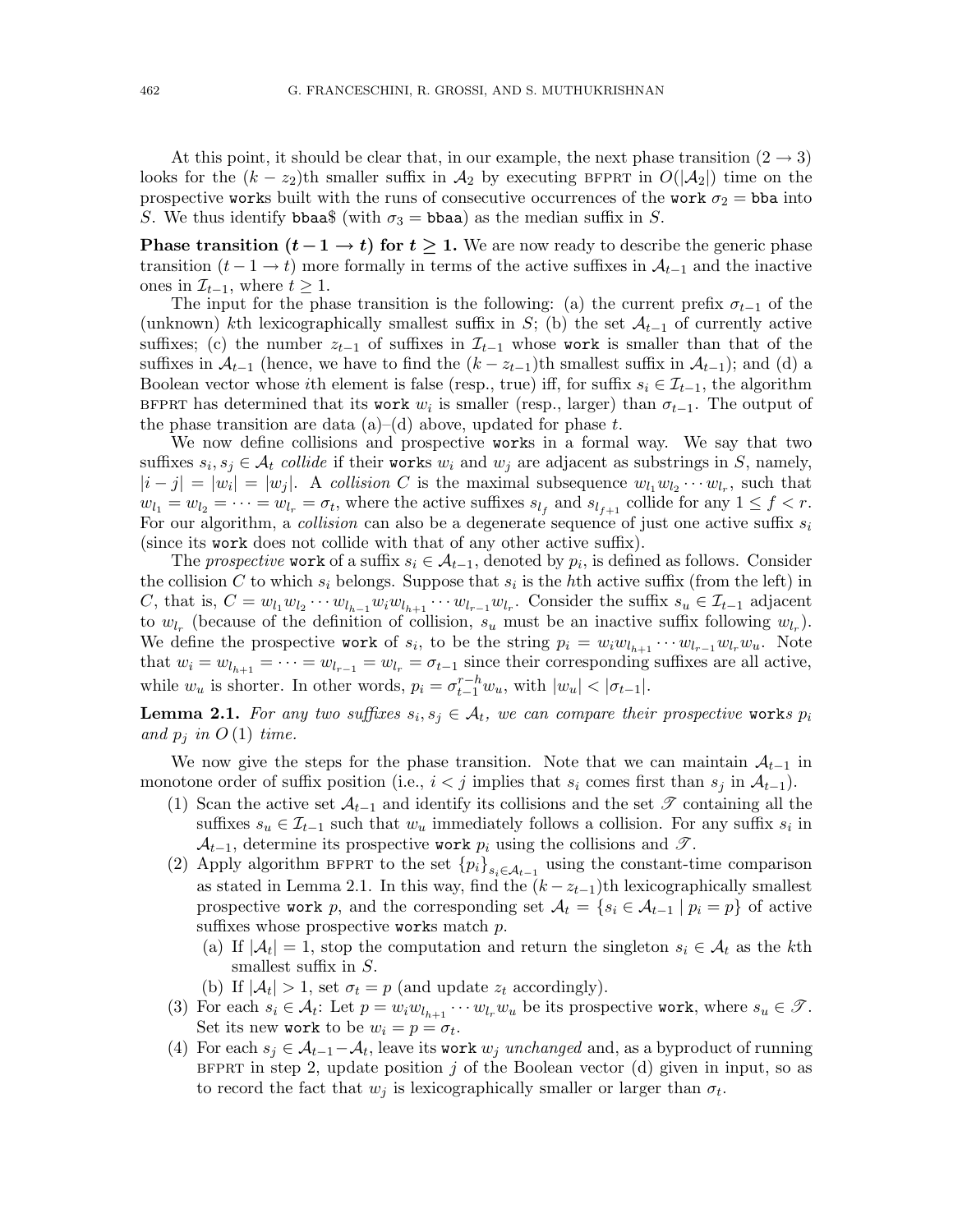**Lemma 2.2.** Executing phase transition  $(t-1 \to t)$  with  $t \geq 1$ , requires  $O(|\mathcal{A}_{t-1}|)$  time in the worst case.

Invariants for phase t. Before proving the correctness and the complexity of our algorithm, we need to establish some invariants that are maintained through the phase transitions. We say that  $w_i$  is maximal if there does not exist another suffix  $s_j$  such that  $w_j$ contains  $w_i$ , namely, such that  $j < i$  and  $i + |w_i| \leq j + |w_j|$ . For any  $t \geq 1$ , the following invariants holds (where  $\mathcal{A}_0$  is trivially the set of all the suffixes):

- (i) [prefixes]:  $\sigma_{t-1}$  and  $\sigma_t$  are prefixes of the (unknown) kth smallest suffix of S, and  $|\sigma_{t-1}| < |\sigma_t|.$
- (ii) [works]: For any suffix  $s_i$ , its work  $w_i$  is either degenerate (a single mismatching symbol) or  $w_i = \sigma_{t'}$  for a phase  $t' \leq t$ . Moreover,  $w_i = \sigma_t$  iff  $s_i \in \mathcal{A}_t$ .
- (iii) [comparing]: For any  $s_i$  and  $s_j$ ,  $|w_i| \neq |w_j|$  implies that we know whether  $w_i < w_j$ or  $w_i > w_j$ .
- (iv) [nesting]: For any two suffixes  $s_i$  and  $s_j$ , their works  $w_i$  and  $w_j$  do not overlap (either they are disjoint or one is contained within the other). Namely,  $i > j$  implies  $i + |w_i| \leq j + |w_j|$  or  $i \geq j + |w_j|$ .
- (v) [covering]: The works of the active suffixes are all maximal and, together with the maximal works generated by the inactive suffixes, form a non-overlapping covering of S (i.e.  $S = w_{i_1}w_{i_2}\cdots w_{i_r}$ , where  $i_1 < i_2 < \cdots < i_r$  and either  $s_{i_j} \in \mathcal{A}_t$ , or  $s_{i_j} \in \mathcal{I}_t$ and  $w_{i_j}$  is maximal, for  $1 \leq j \leq r$ ).

**Lemma 2.3.** After phase transition  $(t - 1 \rightarrow t)$  with  $t \geq 1$ , the invariants  $(i)$ – $(v)$  are maintained.

**Theorem 2.4.** The algorithm terminates in a phase  $t \leq N$ , and returns the kth lexicographically smallest suffix.

**Theorem 2.5.** Our suffix selection algorithm requires  $O(N)$  time in the worst case.

This simpler suffix selection algorithm is still cache "unfriendly". For example, it requires  $O(N)$  block transfers with a string S with period length  $\Theta(B)$  (if S is a prefix of  $g^i$ for some integer i, then  $g$  is a period of  $S$ ).

#### 3. Cache-Aware Sparse Suffix Selection

In the sparse suffix selection problem, along with the string  $S$  and the rank  $k$  of the suffix to retrieve, we are also given a set  $\mathscr K$  of suffixes such that  $|\mathscr K|=O(N/B)$  and the kth smallest suffix belongs in  $\mathscr K$ . We want to find the wanted suffix in  $O(N/B)$  block transfers using the ideas of the algorithm described in Section 2.

Consider first a particular situation in which the suffixes are equally spaced B positions each other. We can split S into blocks of size B, so that S is conceptually a string of  $N/B$ metacharacters and each suffix starts with a metacharacters. This is a fortunate situation since we can apply the algorithm described in Section 2 as is, and solve the problem in the claimed bound. The nontrivial case is when the suffixes can be in arbitrary positions.

Hence, we revisit the algorithm described in Section 2 to make it more cache efficient. Instead of trying to extend the work of an active suffix  $s_i$  by just using the works of the following inactive suffixes, we try to batch these works in a sufficiently long segment, called reach. Intuitively, in a step similar to step 2 of the algorithm in Section 2, we could first apply the BFPRT algorithm to the set of reaches. Then, after we select a subset of equal reaches, and the corresponding subset of active suffixes, we could extend their works using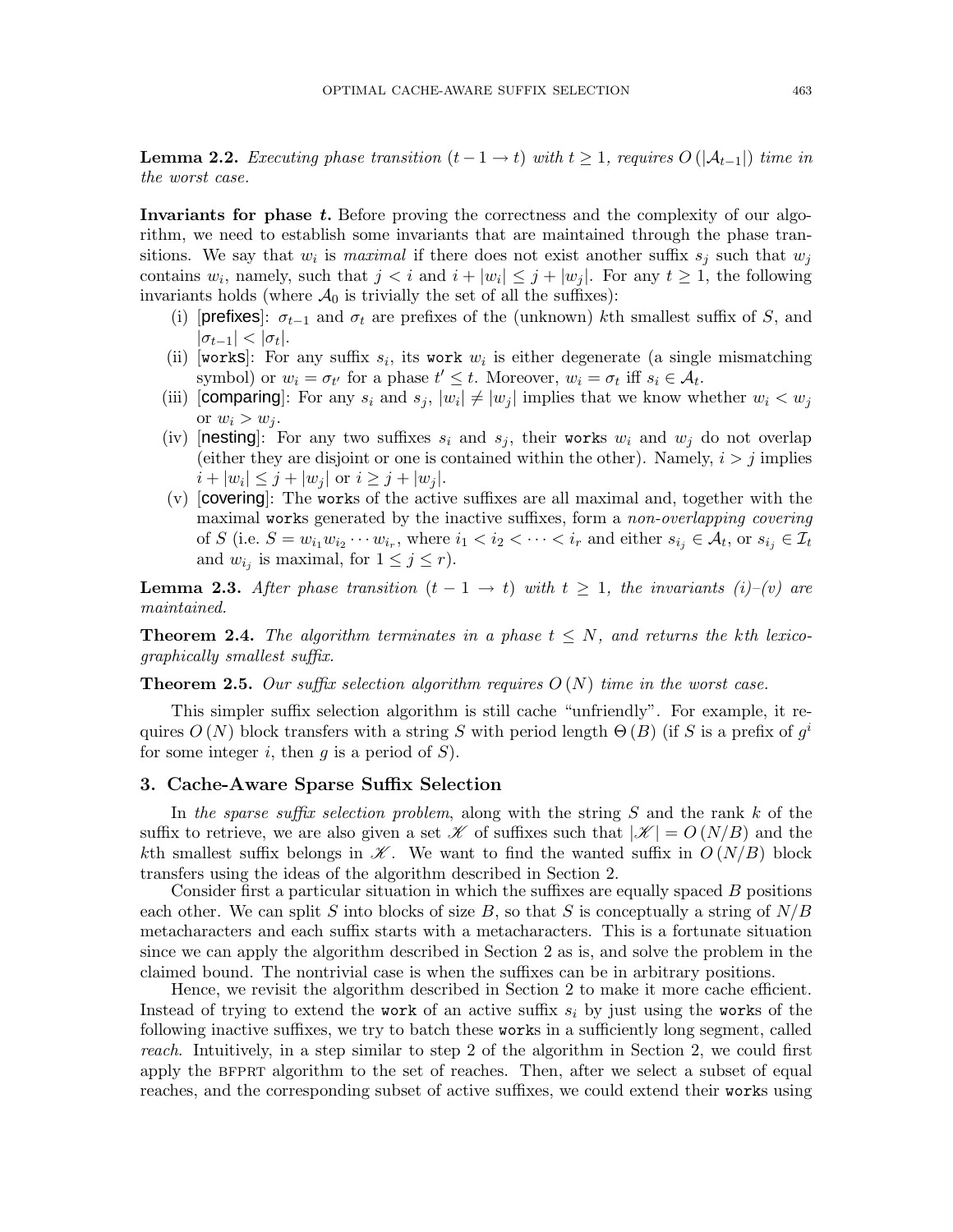their reaches. This could cause collisions between the suffixes and they could be managed in a way similar to what we did in Section 2. This yields the notion of super-phase transition.

Super-phase transition. The purpose of a super-phase is to group consecutive phases together, so that we maintain the same invariants as those defined in Section 2. However, we need further concepts to describe the transition between super-phases. We number the super-phases according to the numbering of phases. We call a super-phase  $m$  if the first phase in it is  $m$  (in the overall numbering of phases).

Reaches, pseudo-collisions and prospective reaches. Consider a generic super-phase m. Recall that, by the invariant (v) in Section 2, the phase transitions maintain the string  $S$ partitioned into maximal works. We need to define a way to access enough (but not too many) consecutive "lookahead" works following each active suffix, before running the superphase. Since some of these active suffixes will become inactive during the phases that form the super-phase, we cannot prefetch too many such works (and we cannot predict which ones will be effectively needed). This idea of prefetching leads to the following notion.

For any active suffix  $s_i \in A_m$ , the reach of  $s_i$ , denoted by  $r_i$ , is the maximal sequence of consecutive works  $w_{l_1}w_{l_2}\cdots w_{l_f}$  such that

- (i)  $i < l_1 < l_2 < \cdots < l_f$  and  $l_f l_1 < B$ ;
- (ii)  $w_i$  and  $w_{l_1}$  are adjacent and, for  $1 < x \leq f$ ,  $w_{l_{x-1}}$  and  $w_{l_x}$  are adjacent in S;
- (iii) if  $s_i$  is the leftmost active suffix in  $S[i+1 \dots N]$ , then  $l_f \leq j$ .

We call a reach full if  $l_f < j$  in condition (iii), namely, we do not meet an active suffix while loading the reach. Since we know how to compare two works, we also know how to compare any two reaches  $r_i, r_j$ , seen as sequences of works. We have the following.

**Lemma 3.1.** For any two reaches  $r_i$  and  $r_j$ , such that  $|r_i| < |r_j|$ , we have that  $r_i$  cannot be a prefix of  $r_i$ .

Using reaches, we must possibly handle the collisions that may occur in an arbitrary phase that is internal to the current super-phase. We therefore introduce a notion of collision for reaches that is called pseudo-collision because it does not necessarily implies a collision.

For any two reaches  $r_i, r_j$  such that  $i < j$ , we say that  $r_i$  and  $r_j$  pseudo-collide if  $r_i = r_j$ and the last work of  $r_i$  is  $w_j$  itself (not just equal to  $w_j$ ). Thus, the last work of  $r_j$  is active and equal to  $w_i$  and  $w_j$ . Certainly, the fact that  $r_i$  and  $r_j$  pseudo-collide during a super-phase does not necessarily imply that the works  $w_i$  and  $w_j$  collide in one of its phases. A *pseudo-collision PC* (*l*) is a maximal sequence  $r_{l_1}r_{l_2}\cdots r_{l_a}$  such that  $r_{l_f}$  and  $r_{l_{f+1}}$ pseudo-collide, for any  $1 \leq f < a$ . For our algorithm, a degenerate pseudo-collision is a sequence of just one reach.

Let us consider an active suffix  $s_i$  and the pseudo-collision to which  $r_i$  belongs. Let us suppose that the pseudo-collision is  $r_{l_1}r_{l_2}\cdots r_{l_{f-1}}r_i r_{l_{f+1}}\cdots r_{l_a}$  (i.e.  $r_i$  is the fth reach). Also, let us consider the reach  $r_u$  of the last work  $w_u$  that appears in  $r_{l_a}$  (by the definition of pseudo-collision, we know that the last work  $w_u$  of  $r_{l_a}$  is equal to its first work, so  $s_u$  is active and has a reach). The *prospective reach* of an active work  $w_i$ , denoted by  $pr_i$ , is the sequence  $r_i r_{l_{f+1}} \cdots r_{l_a} tail (pr_i)$ , where  $tail (pr_i) = lcp (r_i, r_u)$  is the tail of  $pr_i$  and denotes the longest initial sequence of works that is common to both  $r_i$  and  $r_u$ . Analogously to prospective works, we can define a total order on the prospective reaches. The *multiplicity* of  $pr_i$ , denoted by  $mult(pr_i)$ , is  $a - f + 1$  (that is the number of reaches following  $r_i$  in the pseudo-collision plus  $r_i$ ).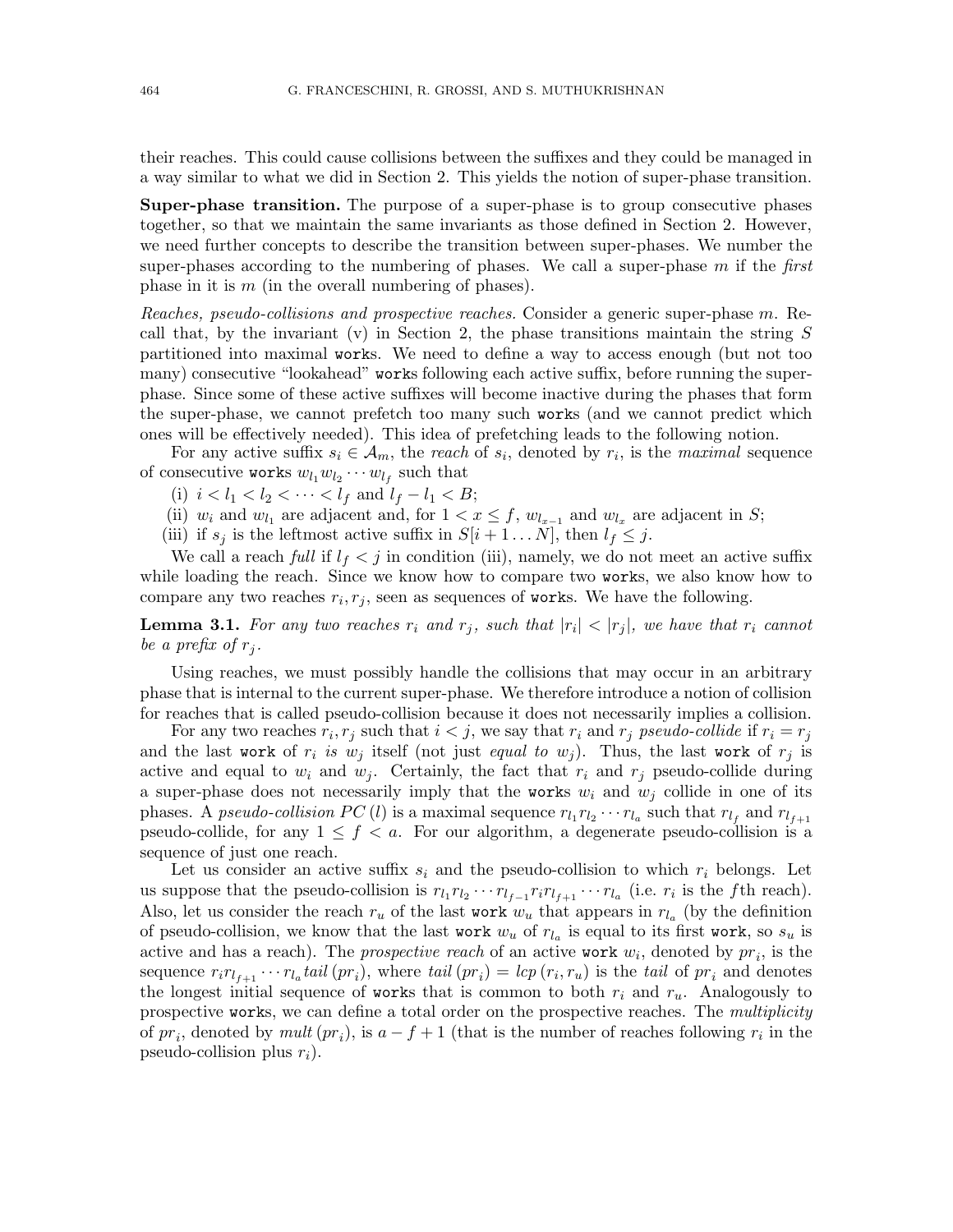**Lemma 3.2.** If the invariants for the phases hold for the current super-phase then, for any two reaches  $r_i$  and  $r_j$  such that  $r_i = r_j$ , we have that their prospective reaches  $pr_i$  and  $pr_j$ can be compared in  $O(1)$  time, provided we know the lengths of tail  $(pr_i)$  and tail  $(pr_j)$ .

Super-phase transition  $(m \to m')$ . The transition from a super-phase m to the next superphase m' emulates what happens with phases  $m, m+1, \ldots, m'$  in the algorithm of Section 2, but using  $O(N/B)$  block transfers.

- (1) For each active suffix  $s_i$ , we create a pointer to its reach  $r_i$ .
- (2) We find the  $(k z_m)$ th lexicographically smallest reach  $\rho$  using BFPRT on the  $O(N/B)$  pointers to reaches created in the previous step. The sets  $\mathscr{R}_{=} = \{s_i \mid s_i \text{ is }$ active and  $r_i = \rho$ ,  $\mathscr{R}_\leq$  = { $s_i \mid s_i$  is active and  $r_i < \rho$ }, and  $\mathscr{R}_\geq$  = { $s_i \mid s_i$  is active and  $r_i > \rho$  are thus identified, and, for any  $s_i \in \mathcal{R} \cup \mathcal{R}$ , the length of  $lcp(r_i, \rho)$ . If  $|\mathscr{R}_=|=1$ , we stop and return  $s_i$ , such that  $s_i \in \mathscr{R}_{=}$ , as the kth smallest suffix in S.
- (3) For any  $s_i \in \mathcal{R}_{=}$ , we compute its prospective reach  $pr_i$ .
- (4) We find the  $(k z_m |\mathcal{R}_\le|)$ th lexicographically smallest prospective reach  $\pi$  among the ones in  $\{pr_i \mid s_i \in \mathcal{R}_r\}$ , thus obtaining  $\mathcal{P}_r = \{s_i \mid s_i \text{ is active and } pr_i = \pi\}$ ,  $\mathscr{P}_{\leq} = \{s_i \mid s_i \text{ is active and } pr_i \leq \pi\}, \ \mathscr{P}_{\geq} = \{s_i \mid s_i \text{ is active and } pr_i \geq \pi\}, \text{ and, for }$ any  $s_i \in \mathscr{P}_{<} \cup \mathscr{P}_{>}$ , the length of  $lcp\left(pr_i,\pi\right)$ . If  $|\mathscr{P}_{=}|=1$ , we stop and return  $s_i$ , such that  $s_i \in \mathscr{P}_{=}$ , as the kth smallest suffix in S.

**Theorem 3.3.** The sparse suffix selection problem can be solved using  $O(N/B)$  block transfers in the worst case.

## 4. Optimal Cache-Aware Suffix Selection

The approach in Sec. 3 does not work if the number of input active suffixes is  $\omega(N/B)$ . The process would cost  $O(\frac{N}{B}\log B)$  block transfers (since it would take  $\Omega(\log B)$  transitions to finally have  $O(N/B)$  active suffixes left). However, if we were able to find a set  $\mathscr K$  of  $O(N/B)$  suffixes such that one of them is the kth smallest, we could solve the problem with  $O(N/B)$  block transfers using the algorithm in Sec. 3. In this section we show how to compute such a set  $\mathscr K$ .

Basically, we consider all the substrings of length B of S and we select a suitable set of  $p > B$  pivot substrings that are roughly evenly spaced. Then, we find the pivot that is lexicographically "closest" to the wanted k-th and one of the following two situations arises:

• We are able to infer that the kth smallest suffix is strictly between two consecutive pivots (that is its corresponding substring of B characters is strictly greater and smaller of the two pivots). In this case, we return all the  $O(N/p) = O(N/B)$  suffixes that are contained between the two pivots.

• We can identify the suffixes that have the first  $B$  characters equal to those of the  $k$ th smallest suffix. We show that, in case they are still  $\Omega(N/B)$  in number, they must satisfy some periodicity property, so that we can reduce them to just  $O(N/B)$  with additional  $O(N/B)$  block transfers.

<sup>&</sup>lt;sup>2</sup>Given strings S and T, their longest common prefix  $lcp(S,T)$  is longest string U such that both S and  $T$  start with  $U$ .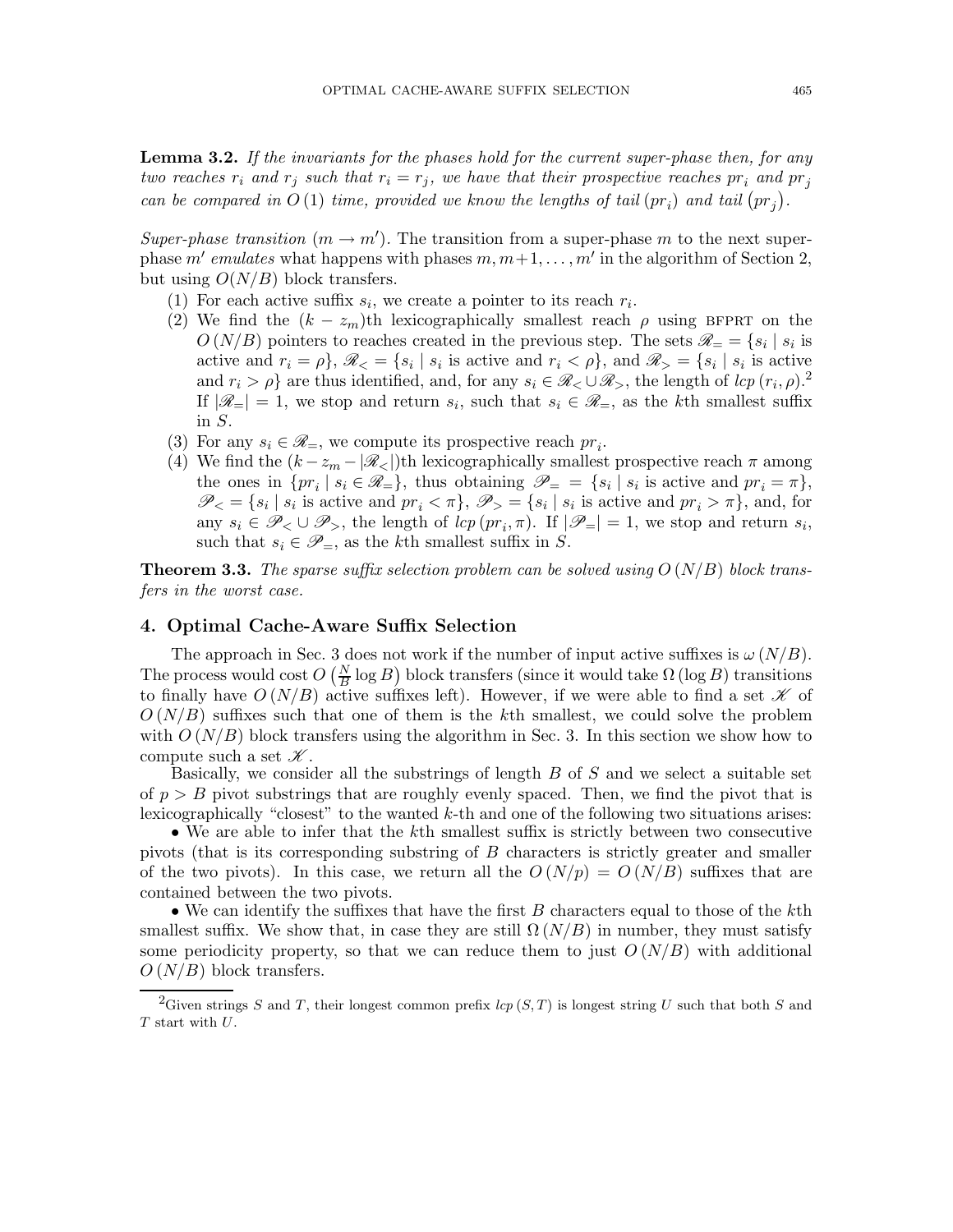## 4.1. Finding pivots and the key suffixes

Let  $p = \sqrt{\frac{M^c}{B}}$  $\frac{W^c}{B}$ , for a suitable constant  $c > 1$ . We proceed with the following steps.

First. We sort the first  $M^c$  substrings of length B of S (that is substrings  $S[1...B]$ ,  $S[2...B+1], \ldots, S[M<sup>c</sup>-1...B+M<sup>c</sup>-2], S[M<sup>c</sup>...B+M<sup>c</sup>-1].$  Then we sort the second  $M<sup>c</sup>$  substrings of length  $B$  and so forth until all the  $N$  positions in  $S$  have been considered. The product of this step is an array  $V$  of  $N$  pointers to the substrings of length  $B$  of  $S$ .

Second. We scan V and we collect in an array U of  $N/p$  positions the  $N/p$  pointers  $V[p], V[2p], V[3p], \ldots$ 

Third. We (multi)-select from U the p pointers to the substrings (of length B)  $b_1, \ldots, b_p$ such that  $b_i$  has rank  $i\frac{N}{n^2}$  $\frac{N}{p^2}$  among the substrings (pointed by the pointers) in U. These are the pivots we were looking for. We store the p (pointers to the) pivots in an array  $U'$ .

Fourth. We need to find the rightmost pivot  $b_x$  such that the number of substrings (of length B of S) lexicographically smaller than  $b_x$  is less than k (the rank of the wanted suffix). We cannot simply distribute all the substrings of length  $B$  according to all the  $p$ pivots in  $U'$ , because it would be too costly. Instead, we proceed with the following refining strategy.

- 1. From the p pivots in U' we extract the group  $G_1$  of  $\delta M$  equidistant pivots, where  $\delta < 1$  is a suitable constant, (i.e. the pivots  $b_t, b_{2t}, \ldots$ , where  $t = \frac{p}{\delta M}$ ). Then, for any  $b_j \in G_1$ , we find out how many substrings of size B are lexicographically smaller than  $b_j$ . After that we find the rightmost pivot  $b_{x_1} \in G_1$  such that the number of substrings (of length B) smaller than  $b_{x_1}$  is less than k.
- 2. From the  $\frac{p}{\delta M}$  pivots in U' following  $b_{x_1}$  we extract the group  $G_2$  of  $\delta M$  equidistant pivots. Then, for any  $b_j \in G_2$ , we find out how many substrings of size B are smaller than  $b_j$ . After that we find the rightmost pivot  $b_{x_2} \in G_2$  such that the number of substrings smaller than  $b_{x_2}$  is less than k.

More generally:

f. Let  $G_f$  be the  $\delta M$  pivots in U' following  $b_{x_{f-1}}$ . Then, for any  $b_j \in G_f$ , we find out how many substrings of size B are smaller than  $b_j$ . After that we find the rightmost pivot  $b_{x_f} \in G_f$  such that the number of substrings smaller than  $b_{x_f}$  is less than k.

The pivot  $b_{x_f}$  found in the last iteration is the pivot  $b_x$  we are looking for in this step. Fifth. We scan S and compute the following two numbers: the number  $n_x^{\text{S}}$  of substrings of length B lexicographically smaller than  $b_x$ ; the number  $n_x = \infty$  of substrings equal to  $b_x$ .

Sixth. In this step we treat the following case:  $n_x^{\lt} < k \leq n_x^{\lt} + n_x^{\lt}$ . More specifically, this implies that the wanted kth smallest suffix has its prefix of B characters equal to  $b_x$ . We proceed as follows. We scan S and gather in a contiguous zone R (the indexes of) the suffixes of S having their prefixes of B characters equal to  $b_x$ . In this case we have already found the key suffixes (whose indexes reside in  $R$ ). Therefore the computation in this section ends here and we proceed to discard some of them (sec. 4.2).

Seventh. In this step we treat the following remaining case:  $n_x^2 + n_x^2 < k$ . In other words, in this case we know that the prefix of  $B$  characters of the wanted  $k$ th smallest suffix is (lexicographically) greater than  $b_x$  and smaller than  $b_{x+1}$ . Therefore, we scan S and gather in a contiguous zone  $R$  (the indexes of) the suffixes of  $S$  having their prefix of B characters greater than  $b_x$  and smaller than  $b_{x+1}$ . Since there are less than  $N/B$ such suffixes (see below Lemma 4.1), we have already found the set of sparse active suffixes (whose indexes reside in  $R$ ) that will be processed in Sec. 3.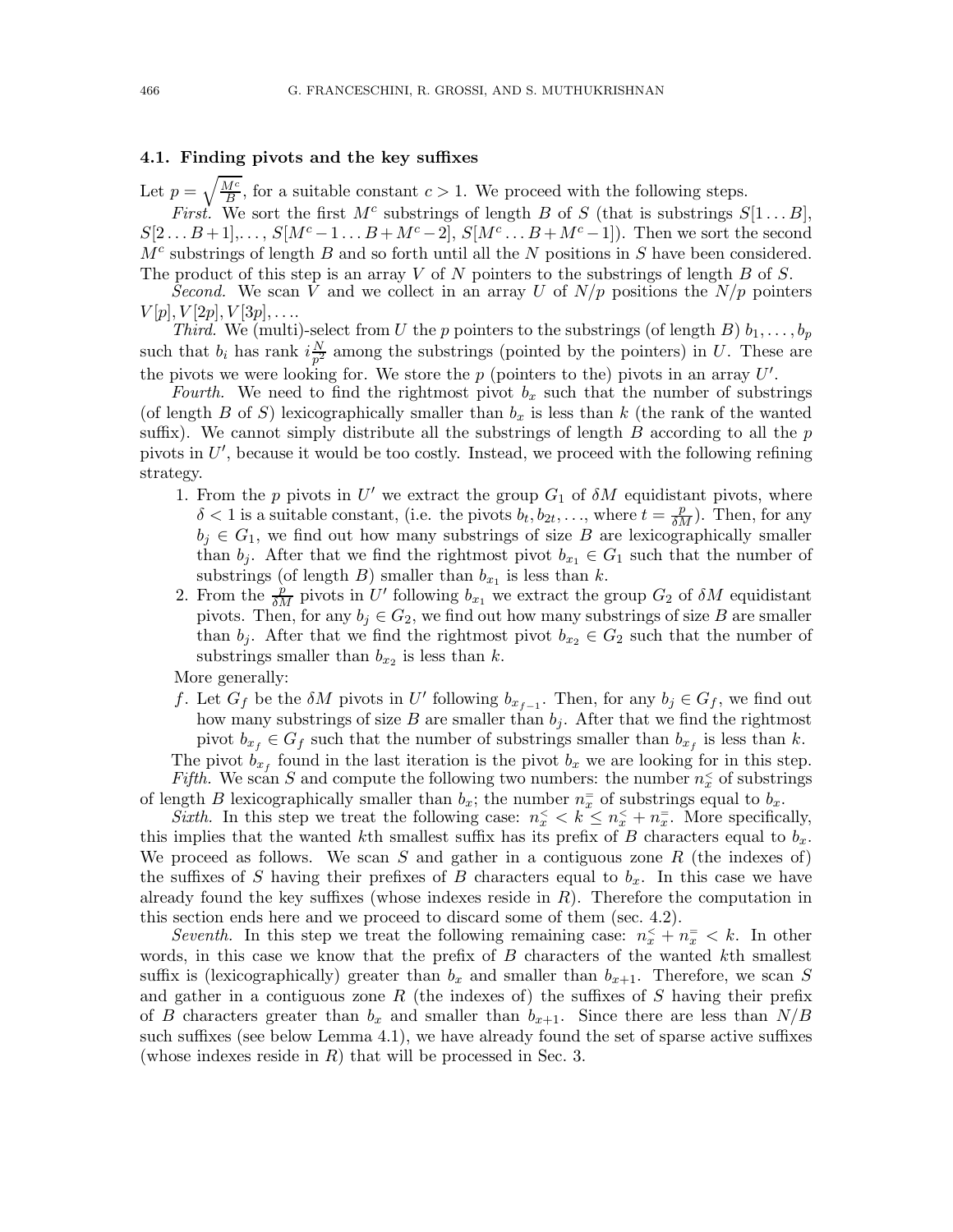**Lemma 4.1.** For any S and k, either the number of key suffixes found is  $O(N/B)$ , or their prefixes of B characters are all the same.

**Lemma 4.2.** Under the tall-cache assumption, finding the key suffixes needs  $O(N/B)$  block transfers in the worst case.

## 4.2. Discarding key suffixes

Finally, let us show how to reduce the number of key suffixes gathered in Sec. 4.1 to  $\leq 2N/B$  so that we can pass them to the sparse suffix selection algorithm (Sec. 3). Let us assume that the number of key suffixes is greater than  $2N/B$ .

The indexes of the key suffixes have been previously stored in an array  $R$ . Clearly, the kth smallest suffix is among the ones in R. We also know the number  $n^{\lt}$  of suffixes of S that are lexicographically smaller than each suffix in R. Finally, we know that there exists a string q of length B such that R contains all and only the suffixes  $s_i$  such that the prefix of length B of  $s_i$  is equal to q (i.e. R contains the indexes of all the occurrences of q in S).

To achieve our goal we exploit the possible periodicity of the string q. A string u is a period of a string v (|u|  $\leq$  |v|) if v is a prefix of  $u^i$  for some integer  $i \geq 1$ . The period of v is the smallest of its periods. We exploit the following:

**Property 1** ([8]). If q occurs in two positions i and j of S and  $0 < j - i < |q|$  then q has a period of length  $j - i$ .

Let u be the period of q. Since the number of suffixes in R is greater than  $2N/B$ , there must be some overlapping between the occurrences of q in  $S$ . Therefore, by Property 1, we can conclude that  $|u| < |q|$ . For the sake of presentation let us assume that  $|q|$  is not a multiple of |u| (the other case is analogous).

From how  $R$  has been built (by left to right scanning of  $S$ ) we know that the indexes in it are in increasing order, that is  $R[i] < R[i+1]$ , for any i (i.e. the indexes in R follow the order, from left to right, in which the corresponding suffixes may be found in  $S$ ). Let us consider a maximal subsequence  $R_i$  of  $R$  such that, for any  $1 \leq j < |R_i|, R_i[j+1] - R_i[j] \leq B/2$ (i.e. the occurrence of q in S starting in position  $R_i[j]$  overlaps the one starting in position  $R_i[j+1]$  by at least  $B/2$  positions). Clearly, any two of these subsequences of R do not overlap and hence R can be seen as the concatenation  $R_1R_2 \cdots$  of these subsequences. From the definition of the partitioning of R and from the periodicity of q we have:

Lemma 4.3. The following statements hold:

- (i) There are less than  $2N/B$  such subsequences.
- (ii) For any  $R_i$ , the substring  $S[R_i[1] \dots R_i[|R_i|] + B 1]$  (the substring of S spanned by the substrings whose indexes are in  $R_i$ ) has period u.
- (iii) The substring of length B of S starting in position  $R_i[[R_i]] + |u|$  (the substring starting one period-length past the rightmost member of  $R_i$ ) is not equal to q.

For any key suffix  $s_j$ , let us consider the following prefix:  $ps_j = S[j \dots R_i][R_i]] + |u| +$  $B-1$ , where  $R_i$  is the subsequence of R where (the index of)  $s_j$  belongs to. By Lemma 4.3, we know two things about ps<sub>j</sub>: (a) the prefix of length  $|ps_j| - |u|$  of ps<sub>j</sub> has period u; (b) the suffix of length B of  $ps_i$  is not equal to q.

In light of this, we associate with any key suffix  $s_j$  a pair of integers  $\langle \alpha_j, \beta_j \rangle$  defined as follows:  $\alpha_j$  is equal to the number of complete periods u in the prefix of length  $|ps_j| - |u|$ of  $ps_j$ ;  $\beta_j$  is equal to  $|R_i| + |u|$  (that is the index of the substring of length B starting one period-length past the rightmost member of  $R_i$ ).